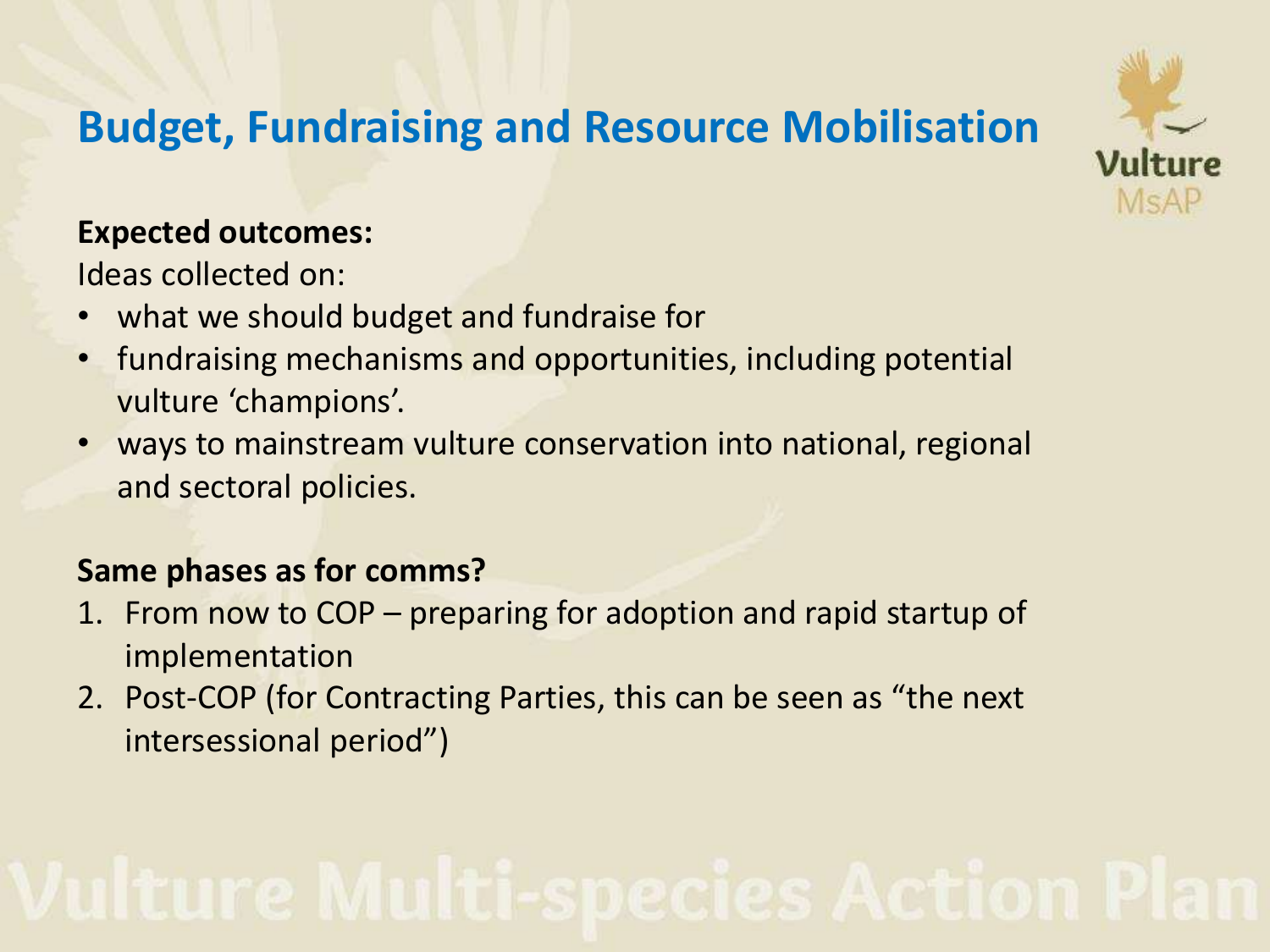**What we should budget and fundraise for**

1. Promotion of the plan

Some funding allocated for communications outputs

2. The organisational framework

Seek pledges of funding for the framework and its operations (mainly coordinators and meetings) during the next intersessional period at least from Contracting Parties: would help to lever funds for implementation of the MsAP.

3. Implementation of the plan, via national plans or priority projects?

Better still, but ideas would need developing further to be attractive

**Middle way**: seek funding to establish a fundraising and communications plan including:

- o priority projects to fundraise for
- o fundraising roles among Raptors MoU, CMS, BirdLife, VSG etc

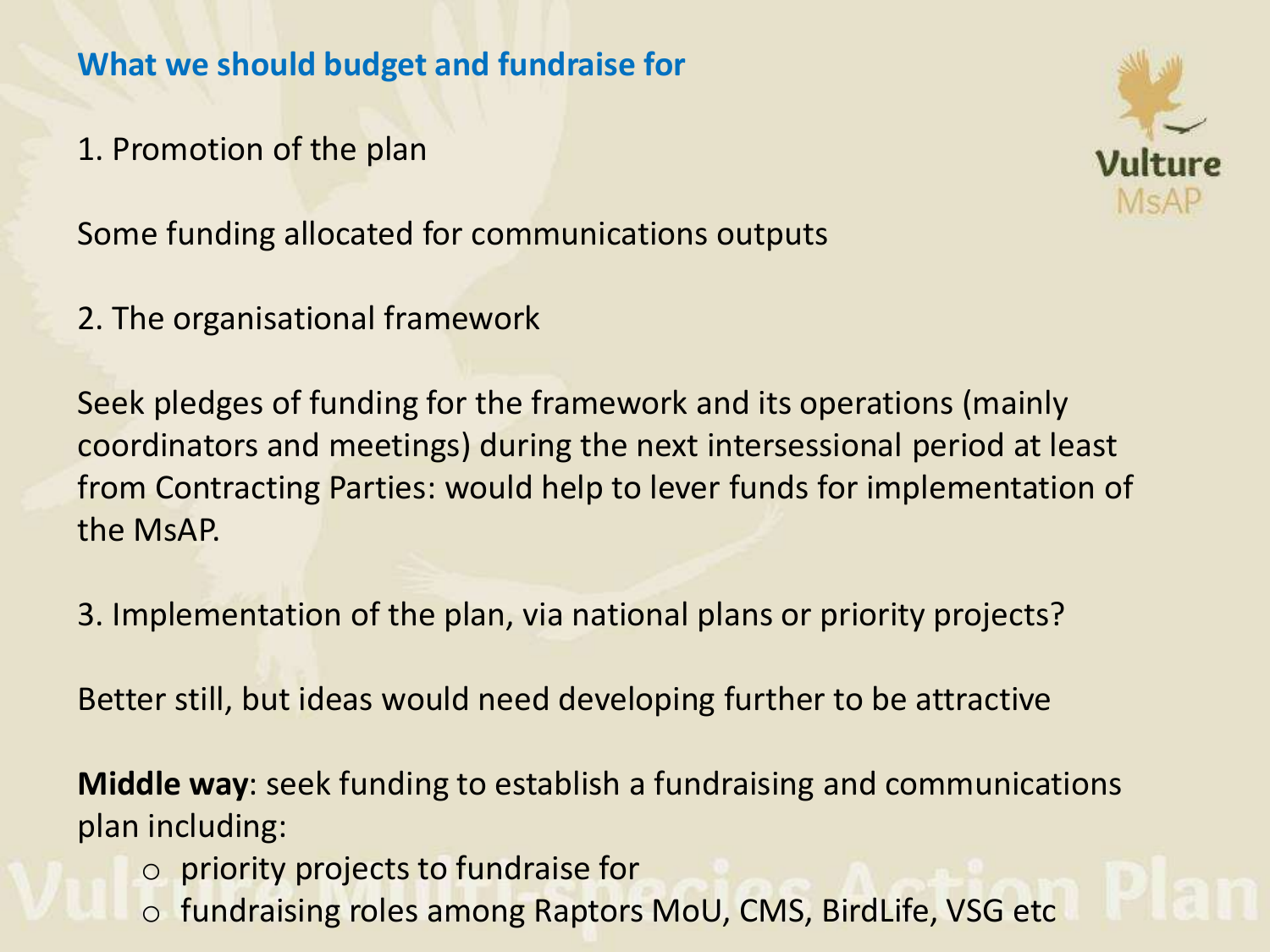#### **Fundraising mechanisms and opportunities**

What would make the plan more realistic for national organisations/Govt?

 $M \subseteq A$ 

- development of the online version
- small grants for national plans
- small grants for priority projects

#### **Sources**

- Governments not just environment/wildlife (i.e. also embassies, public health) – also mainstreaming, noting Ecosystem Service values. Top priority: only they can deliver the level of funding vultures needed.
- Bilaterals and Multilaterals e.g. GEF large project?
	- o support Governments to develop National Vulture [Multi-species] Action Plans using the over-arching MsAP and then implement agreed actions
	- o MsAP to guide, but likely to need fleshing out by national Species Action Planning processes
	- o framework needs to be capable of coordinating stakeholders to get big proposals developed and submitted (compare IUCN supporting govts to implement UNCCD Land Degradation Neutrality concept)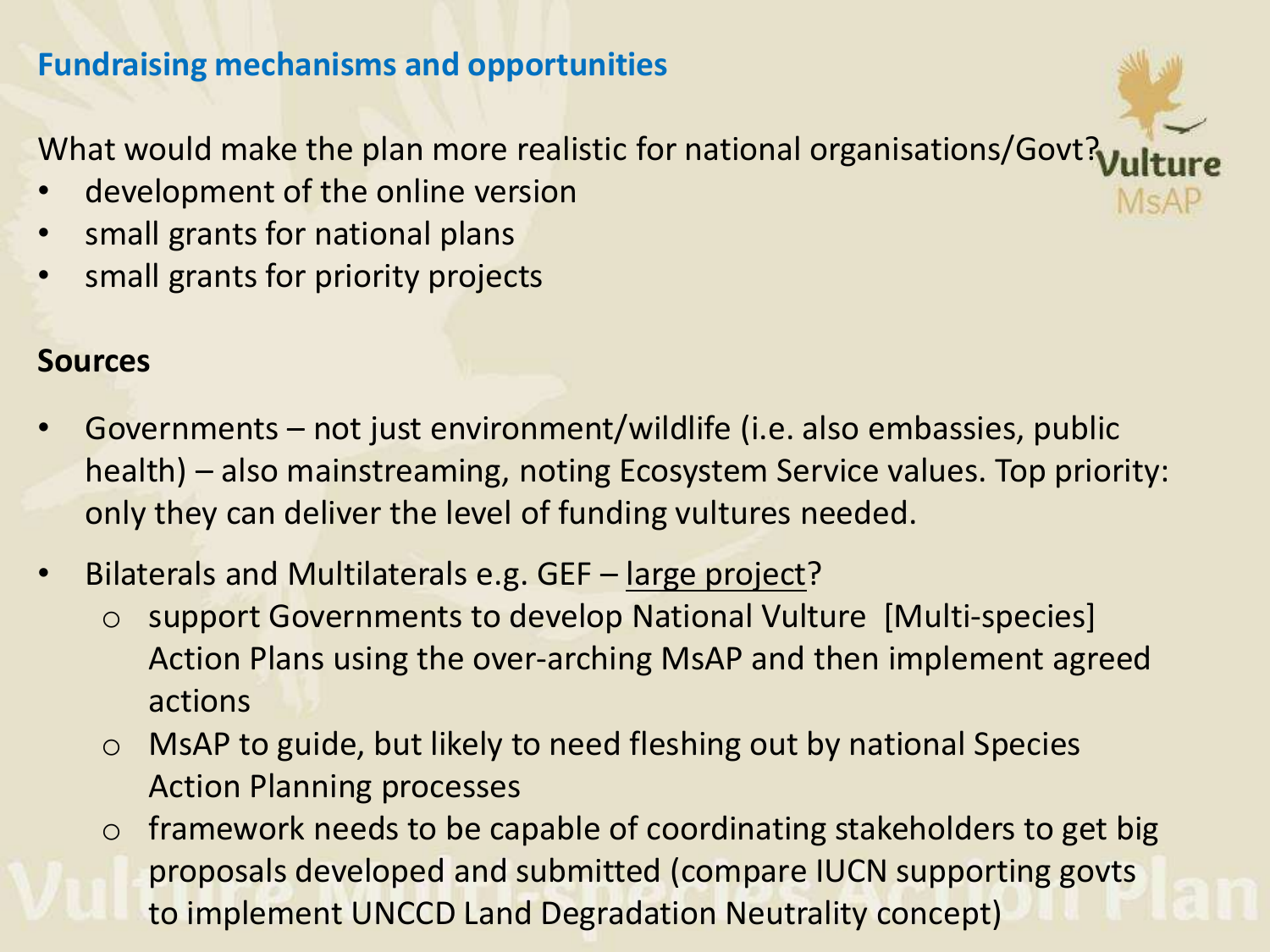#### **Fundraising mechanisms and opportunities**… more

- Trusts and foundations: identify priority action projects (via national MsAPs? – low-hanging fruit to gain donor confidence)
- Appeals through NGOs difficult (for vultures) but not impossible
- **Individuals**
- Private sector
- In-kind support e.g. work with land-owners and landmanagers to encourage positive action for vultures: not always about prohibition and negative messaging
- 'Friends of Vultures' (on the ground as per previous bullet). Would need defining, branding (and who would be custodian of the brand?).

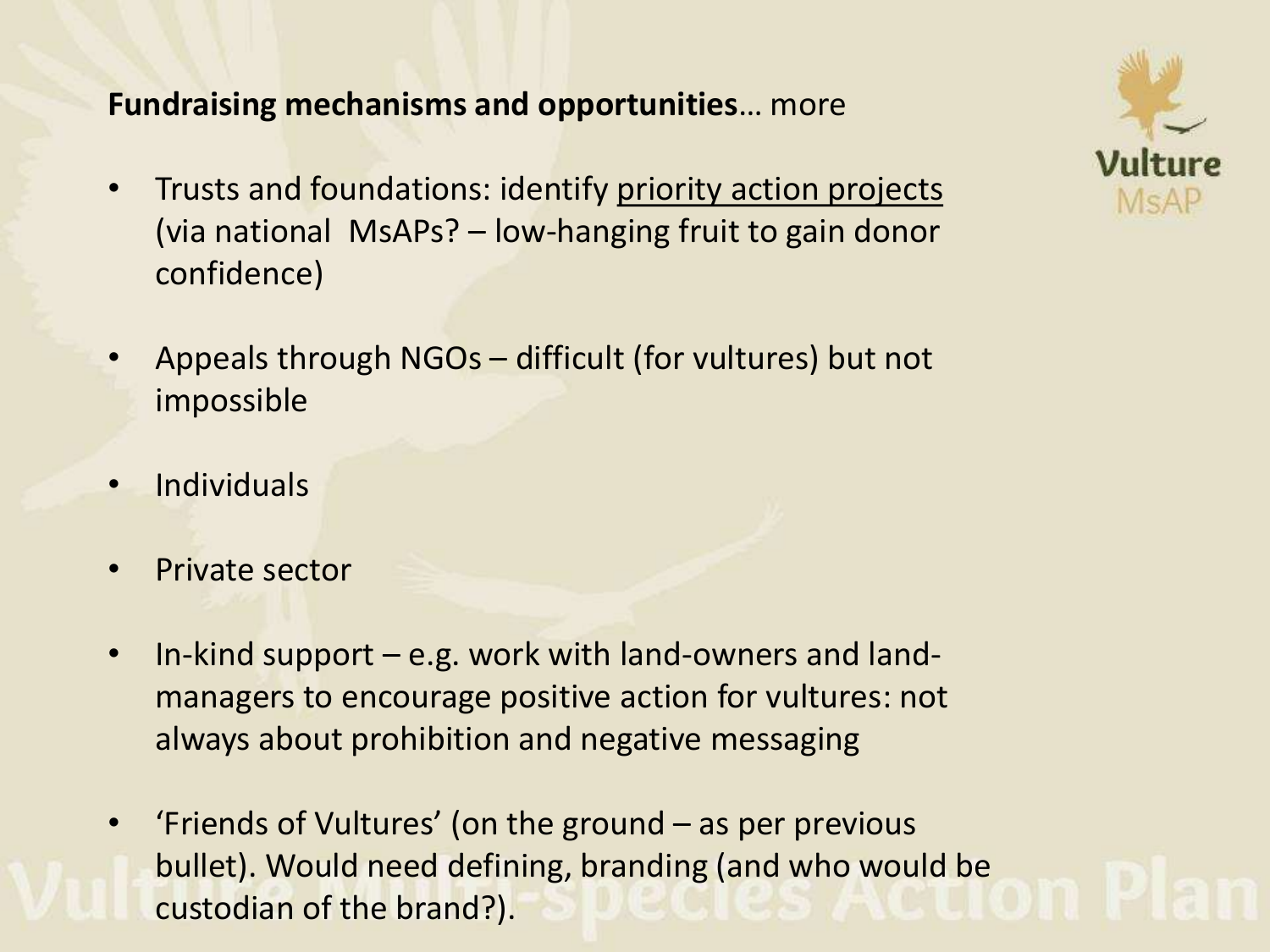#### **'Vulture champions'**

• Make commitments to provide medium- and long-term resources for conservation actions under CMS Family so as to guarantee timely planning and implementation of projects and other such initiatives.



#### Migratory Species Champions Honoured at AEWA MOP6





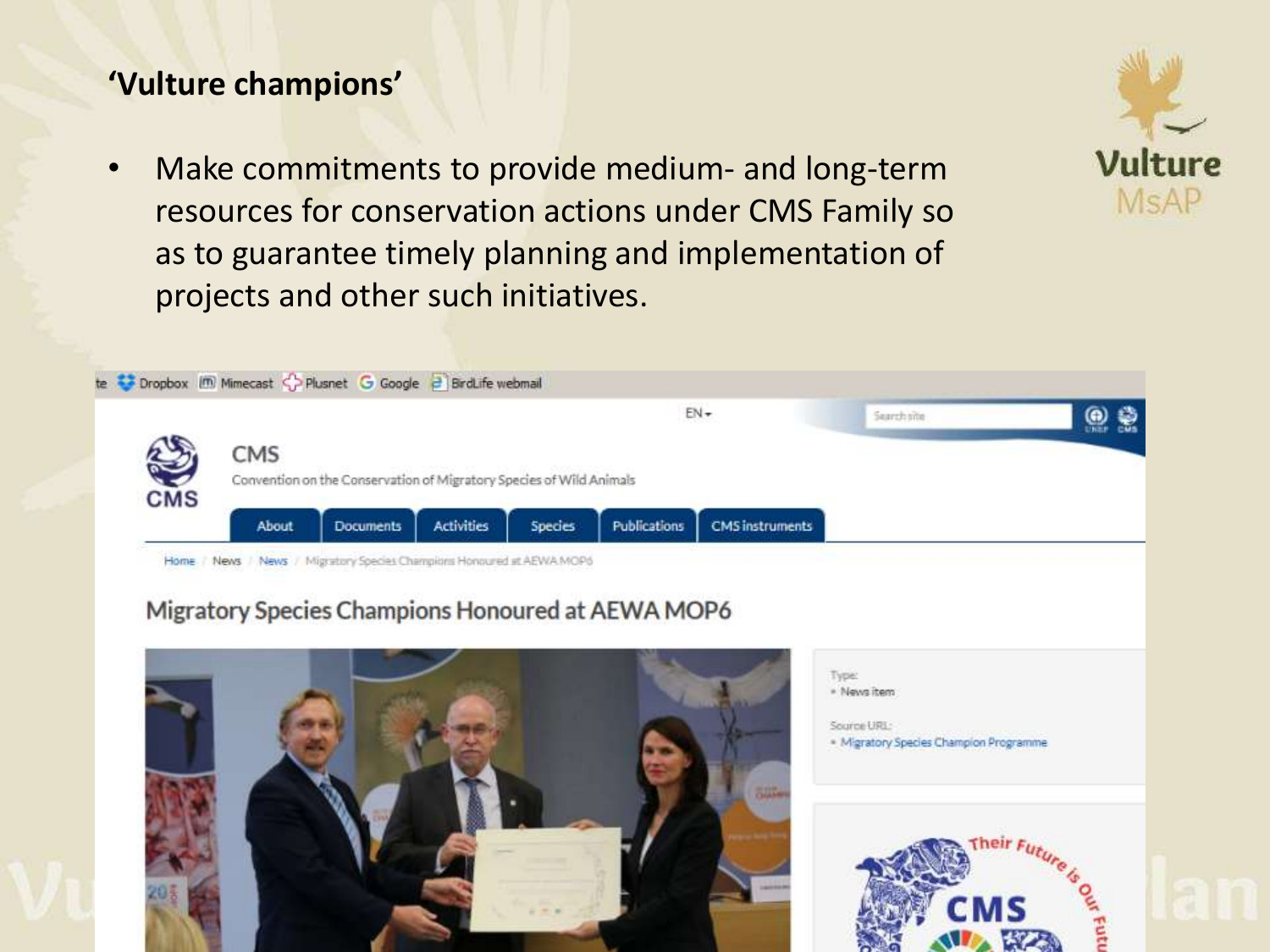## **3. Mainstreaming vulture conservation into national, regional and sectoral policies**



- Engage with other sectors  $-$  Any examples to share from floor?
- Work with them to develop sectoral guidelines, as produced by Migratory Soaring Birds project
- Look for opportunities where policies are being opened up for review – principle of the MSB project, also recently re. poisons in Botswana
- Strategy to encourage Govts to channel resources to the MsAP? (note importance of other sectors - see stakeholder section of the plan, and activities to develop partnerships)
- UNEA 3 and other high level forums (also AU)